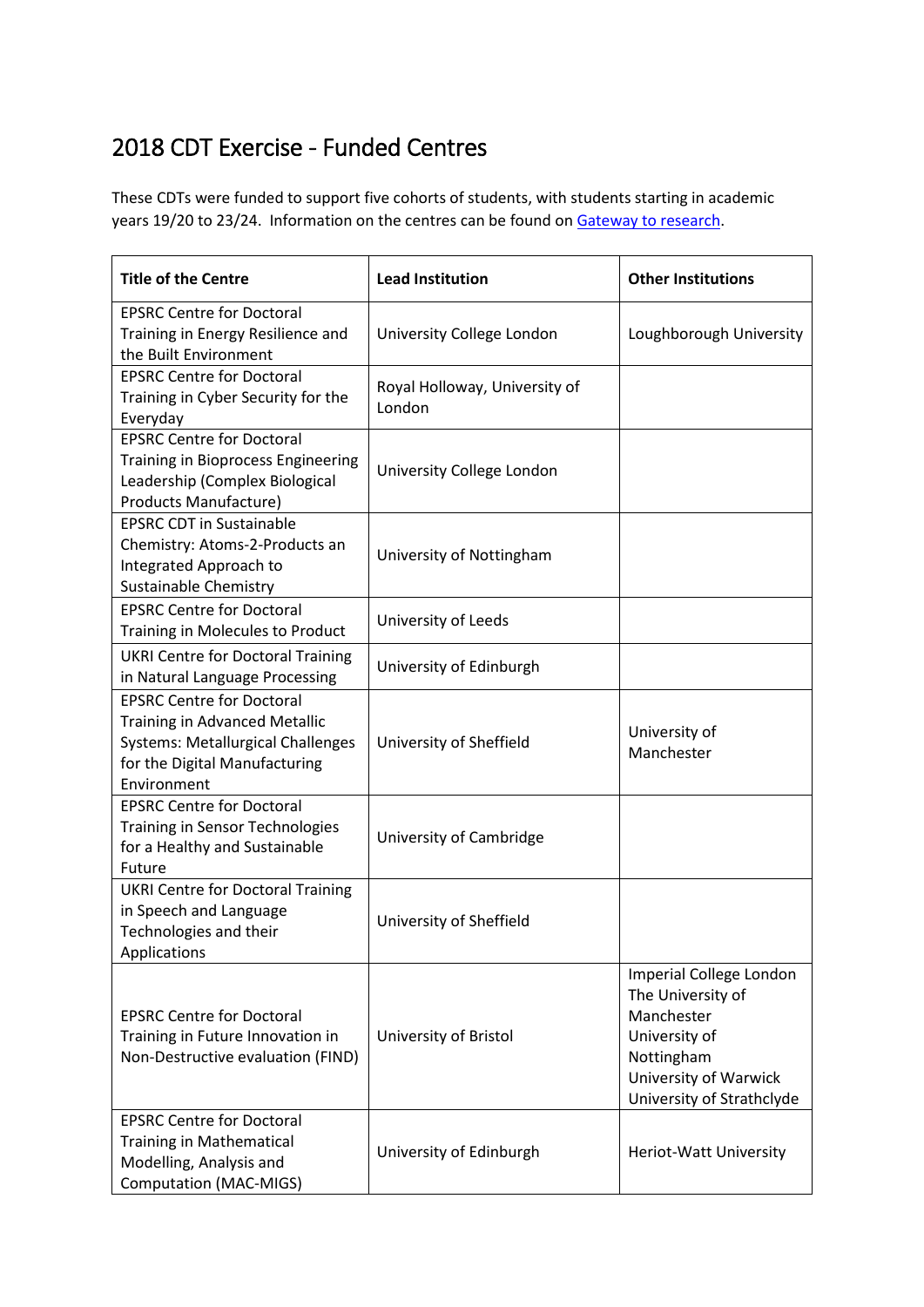| <b>UKRI Centre for Doctoral Training</b><br>in Safe and Trusted Artificial<br>Intelligence                                             | King's College London         | Imperial College London                                                                                                                                                                       |
|----------------------------------------------------------------------------------------------------------------------------------------|-------------------------------|-----------------------------------------------------------------------------------------------------------------------------------------------------------------------------------------------|
| <b>EPSRC Centre for Doctoral</b><br>Training in Distributed Algorithms:<br>the what, how and where of next-<br>generation data science | University of Liverpool       |                                                                                                                                                                                               |
| Centre for Doctoral Training in<br><b>Aerosol Science</b>                                                                              | University of Bristol         | Imperial College London<br>University of<br>Hertfordshire<br>University of Cambridge<br>University of Bath<br>The University of<br>Manchester<br>University of Bristol<br>University of Leeds |
| <b>EPSRC Centre for Doctoral</b><br>Training in Wind and Marine<br><b>Energy Systems and Structures</b>                                | University of Strathclyde     | University of Edinburgh<br>University of Oxford                                                                                                                                               |
| <b>EPSRC Centre for Doctoral</b><br>Training in Composites Science,<br><b>Engineering and Manufacturing</b>                            | University of Bristol         |                                                                                                                                                                                               |
| <b>EPSRC Centre for Doctoral</b><br>Training in Water and Waste<br>Infrastructure Systems Engineered<br>for Resilience (Water-WISER)   | University of Leeds           | Loughborough University<br><b>Cranfield University</b>                                                                                                                                        |
| <b>EPSRC Centre for Doctoral</b><br><b>Training in Statistical Applied</b><br><b>Mathematics at Bath</b>                               | University of Bath            |                                                                                                                                                                                               |
| The EPSRC Centre for Doctoral<br>Training in Robotics and<br>Autonomous Systems (CDT-RAS)                                              | Heriot-Watt University        | University of Edinburgh                                                                                                                                                                       |
| <b>EPSRC CDT in Photonic Integration</b><br>and Advanced Data Storage                                                                  | Queen's University of Belfast | University of Glasgow                                                                                                                                                                         |
| <b>EPSRC Centre for Doctoral</b><br>Training in Advanced Automotive<br><b>Propulsion Systems</b>                                       | University of Bath            |                                                                                                                                                                                               |
| <b>EPSRC Centre for Doctoral</b><br>Training in Soft Matter for<br>Formulation and Industrial<br>Innovation (SOFI2)                    | Durham University             | University of Edinburgh<br>University of Leeds                                                                                                                                                |
| Centre for Doctoral Training in<br>Digital Health and Care                                                                             | University of Bristol         |                                                                                                                                                                                               |
| <b>EPSRC Centre for Doctoral</b><br>Training in Integrated Catalysis                                                                   | The University of Manchester  |                                                                                                                                                                                               |
| <b>EPSRC Centre for Doctoral</b><br>Training in Inorganic Chemistry for<br><b>Future Manufacturing (OxICFM)</b>                        | University of Oxford          |                                                                                                                                                                                               |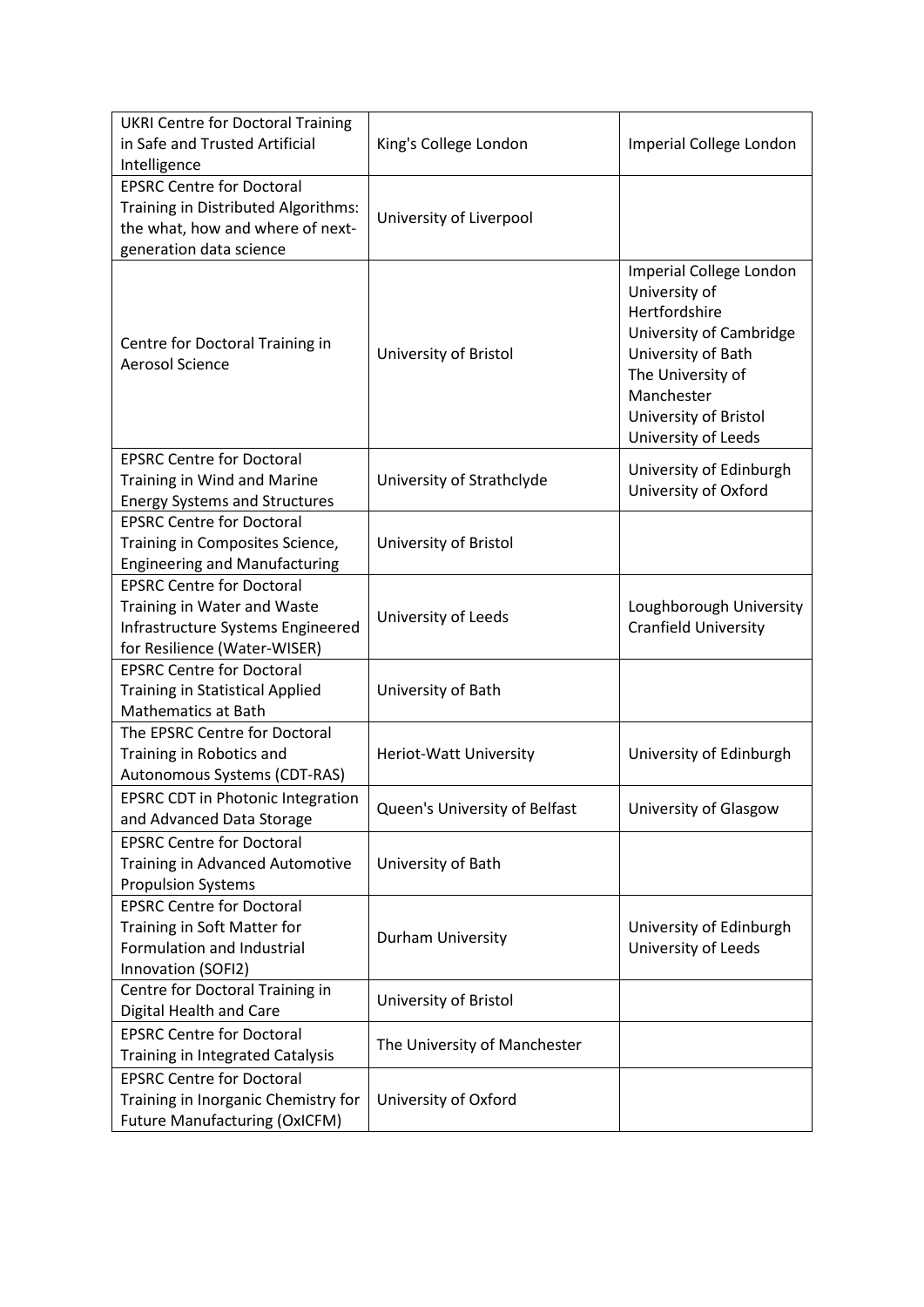| <b>EPSRC CDT in Sustainable</b><br>Approaches to Biomedical                                                                                               |                                 |                                                                                                                               |
|-----------------------------------------------------------------------------------------------------------------------------------------------------------|---------------------------------|-------------------------------------------------------------------------------------------------------------------------------|
| Science: Responsible and<br>Reproducible Research - SABS:R^3                                                                                              | University of Oxford            |                                                                                                                               |
| <b>UKRI Centre for Doctoral Training</b><br>in Artificial Intelligence for<br><b>Medical Diagnosis and Care</b>                                           | University of Leeds             |                                                                                                                               |
| <b>EPSRC Centre for Doctoral</b><br>Training in Enhancing Human<br><b>Interactions and Collaborations</b><br>with Data and Intelligence Driven<br>Systems | Swansea University              |                                                                                                                               |
| <b>EPSRC Centre for Doctoral</b><br>Training in Nuclear Energy- GREEN<br>(Growing skills for Reliable<br><b>Economic Energy from Nuclear)</b>             | The University of Manchester    | <b>University College</b><br>London<br>Imperial College London<br><b>University College</b><br>London<br>University of Oxford |
| <b>EPSRC Centre for Doctoral</b><br>Training in Prosthetics & Orthotics                                                                                   | University of Salford           | Imperial College London<br>University of<br>Southampton<br>Imperial College London<br>University of Strathclyde               |
| <b>EPSRC Centre for Doctoral</b><br>Training in Cybersecurity                                                                                             | University College London       |                                                                                                                               |
| <b>UKRI Centre for Doctoral Training</b><br>in Artificial Intelligence and Music                                                                          | Queen Mary University of London |                                                                                                                               |
| <b>EPSRC Centre for Doctoral</b><br>Training in Fluid Dynamics at<br>Leeds                                                                                | University of Leeds             |                                                                                                                               |
| <b>EPSRC Centre for Doctoral</b><br>Training in Topological Design                                                                                        | University of Birmingham        |                                                                                                                               |
| <b>EPSRC Centre for Doctoral</b><br>Training in Resilient Decarbonised<br><b>Fuel Energy Systems</b>                                                      | University of Nottingham        | University of Sheffield<br><b>Cardiff University</b>                                                                          |
| <b>EPSRC Centre for Doctoral</b><br>Training in Modern Statistics and<br><b>Statistical Machine Learning</b>                                              | Imperial College London         | University of Oxford                                                                                                          |
| <b>EPSRC Centre for Doctoral</b><br><b>Training in Next Generation</b><br><b>Synthesis &amp; Reaction Technology</b>                                      | Imperial College London         |                                                                                                                               |
| <b>UKRI Centre for Doctoral Training</b><br>in Artificial Intelligence for<br>Healthcare                                                                  | Imperial College London         |                                                                                                                               |
| <b>EPSRC Centre for Doctoral</b><br>Training in Engineered Tissues for<br>Discovery, Industry and Medicine                                                | University of Glasgow           | University of<br>Birmingham<br><b>Aston University</b>                                                                        |
| <b>EPSRC Centre for Doctoral</b><br>Training in Water Resilience for<br><b>Infrastructure and Cities - WRIC</b>                                           | <b>Cranfield University</b>     | University of Sheffield<br><b>Newcastle University</b>                                                                        |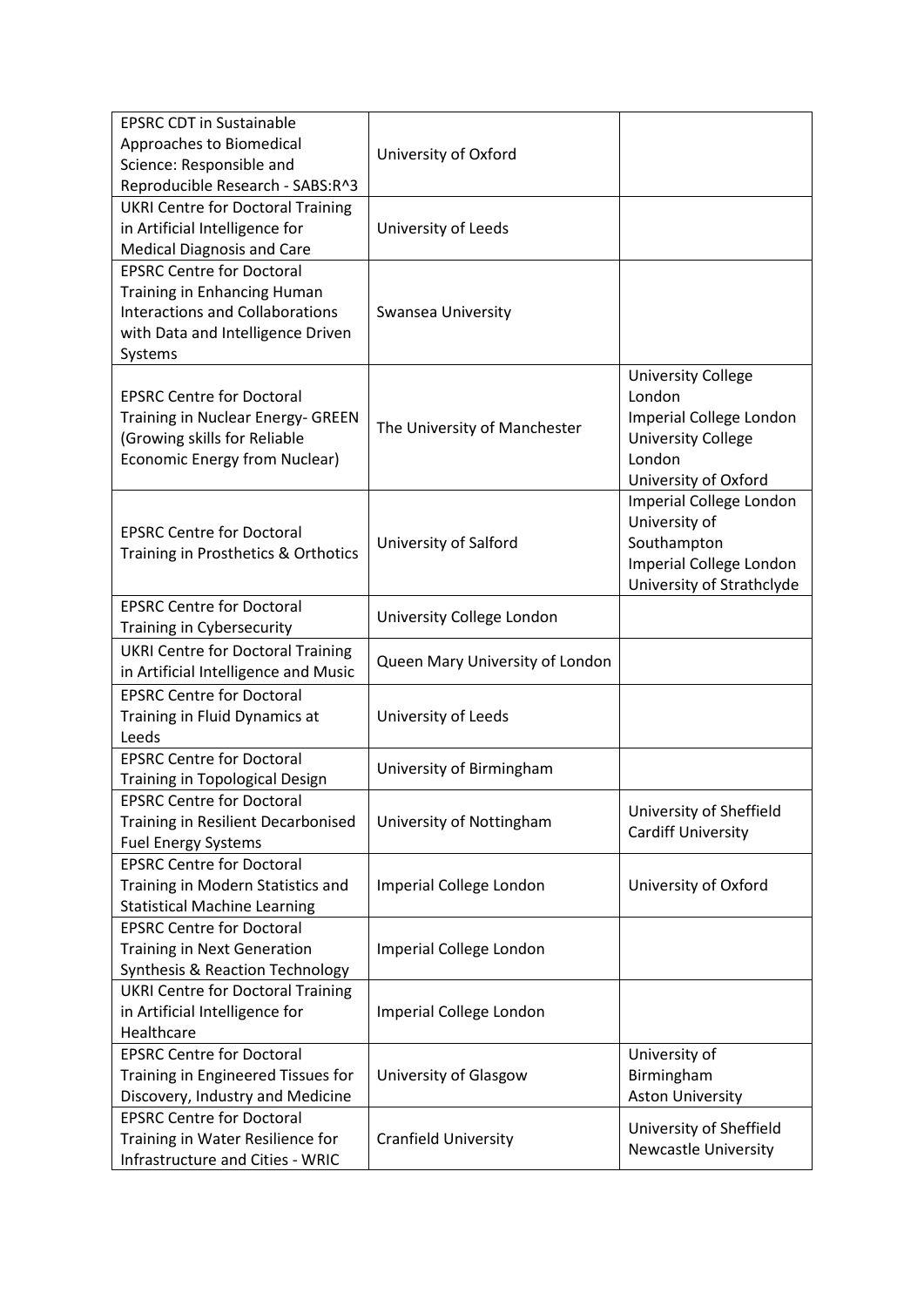| <b>EPSRC Industrial CDT in Offshore</b><br>Renewable Energy (IDCORE)                                                                    | University of Edinburgh     | University of Exeter<br><b>Scottish Association For</b><br><b>Marine Science</b><br>University of Strathclyde |
|-----------------------------------------------------------------------------------------------------------------------------------------|-----------------------------|---------------------------------------------------------------------------------------------------------------|
| <b>EPSRC Centre for Doctoral</b><br>Training in Health Data Science                                                                     | University of Oxford        |                                                                                                               |
| <b>EPSRC Centre for Doctoral</b><br>Training in Intelligent, Integrated<br>Imaging In Healthcare (i4health)                             | University College London   |                                                                                                               |
| <b>EPSRC Centre for Doctoral</b><br>Training in Statistics and<br>Operational Research in<br>Partnership with Industry (STOR-i)         | Lancaster University        |                                                                                                               |
| <b>EPSRC Centre for Doctoral</b><br>Training in Functional Industrial<br>Coatings                                                       | Swansea University          | Lancaster University                                                                                          |
| <b>UKRI Centre for Doctoral Training</b><br>in Socially Intelligent Artificial<br>Agents (SOCIAL)                                       | University of Glasgow       |                                                                                                               |
| <b>EPSRC Centre for Doctoral</b><br>Training in Molecular Sciences for<br>Medicine                                                      | <b>Newcastle University</b> | Durham University                                                                                             |
| <b>EPSRC Centre for Doctoral</b><br>Training in Modelling of<br>Heterogeneous Systems                                                   | University of Warwick       |                                                                                                               |
| <b>UKRI Centre for Doctoral Training</b><br>in Application of Artificial<br>Intelligence to the study of<br>Environmental Risks (AI4ER) | University of Cambridge     | <b>NERC Antarctic Survey</b>                                                                                  |
| <b>EPSRC Centre for Doctoral</b><br>Training in Future Propulsion and<br>Power                                                          | University of Cambridge     | University of Oxford<br>Loughborough University                                                               |
| <b>EPSRC CDT in Transformative</b><br><b>Pharmaceutical Technologies</b>                                                                | University of Nottingham    | <b>University College</b><br>London                                                                           |
| <b>EPSRC Centre for Doctoral</b><br>Training in the Advanced<br><b>Characterisation of Materials</b><br>(CDT-ACM)                       | Imperial College London     |                                                                                                               |
| <b>EPSRC Centre for Doctoral</b><br>Training in Quantum Engineering                                                                     | University of Bristol       |                                                                                                               |
| <b>EPSRC Centre for Doctoral</b><br>Training in Renewable Energy<br>Northeast Universities (ReNU)                                       | Northumbria University      | <b>Newcastle University</b><br>Durham University                                                              |
| <b>EPSRC Centre for Doctoral</b><br>Training in Nuclear Energy Futures                                                                  | Imperial College London     | <b>Bangor University</b><br>University of Bristol<br>University of Cambridge<br><b>Open University</b>        |
| Centre for Doctoral Training in<br>Sustainable Hydrogen - SusHy                                                                         | University of Nottingham    | University of<br>Birmingham                                                                                   |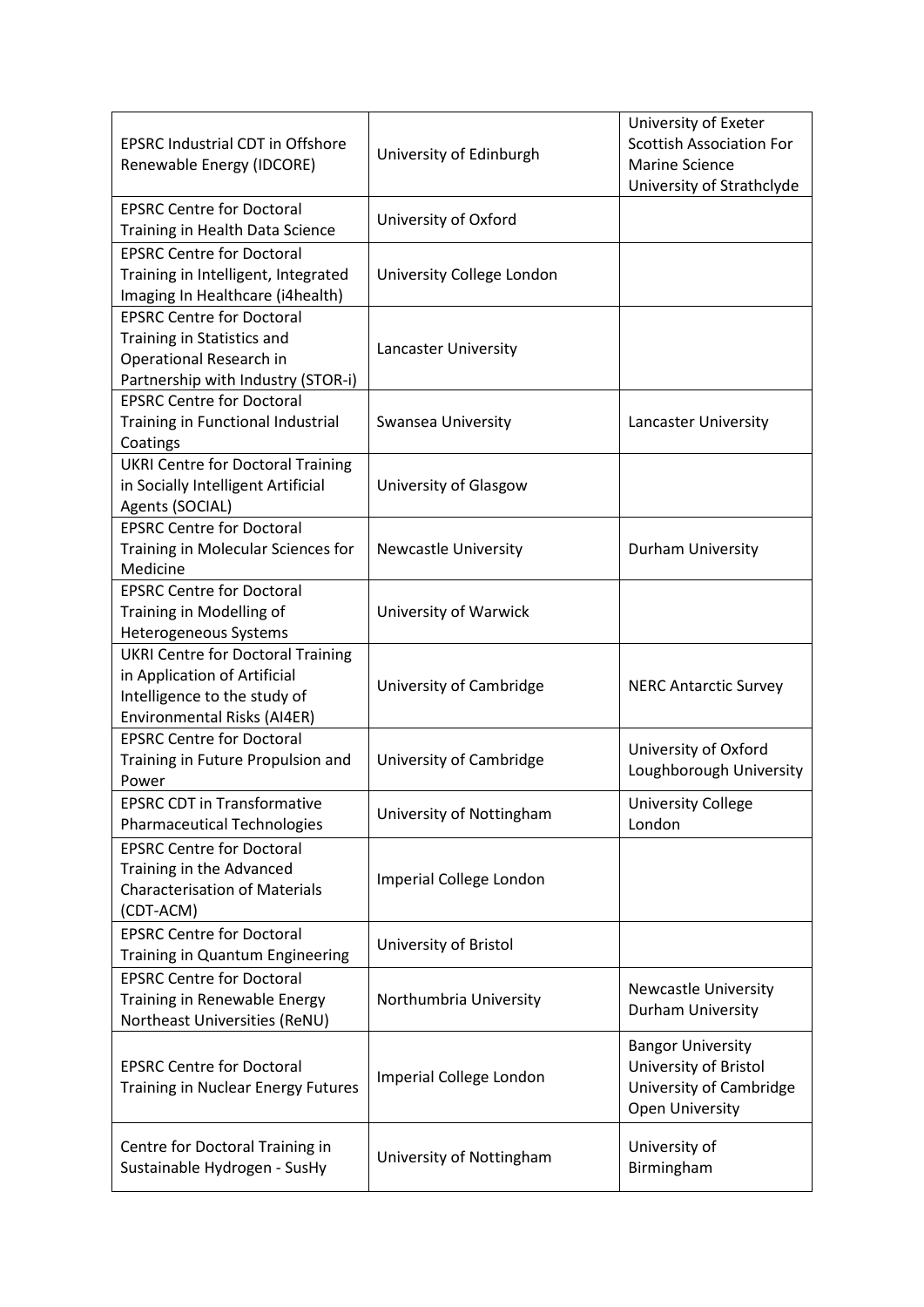|                                                                                                                              |                              | Loughborough University<br>University of Ulster                                                   |
|------------------------------------------------------------------------------------------------------------------------------|------------------------------|---------------------------------------------------------------------------------------------------|
| <b>EPSRC Centre for Doctoral</b><br><b>Training in Autonomous</b><br>Intelligent Machines and Systems                        | University of Oxford         |                                                                                                   |
| <b>UKRI AI Centre for Doctoral</b><br>Training in Foundational Artificial<br>Intelligence                                    | University College London    |                                                                                                   |
| <b>EPSRC Centre for Doctoral</b><br>Training in Delivering Quantum<br>Technologies                                           | University College London    |                                                                                                   |
| <b>EPSRC Centre for Doctoral</b><br>Training in Advanced Biomedical<br><b>Materials</b>                                      | The University of Manchester | University of Strathclyde<br>University of Dundee                                                 |
| <b>EPSRC Centre for Doctoral</b><br>Training in Intelligent Games and<br>Game Intelligence (IGGI)                            | University of York           | University of Oxford<br>University of Cambridge                                                   |
| <b>EPSRC Centre for Doctoral</b><br>Training in BioDesign Engineering                                                        | Imperial College London      | <b>University College</b><br>London<br>The University of<br>Manchester                            |
| <b>EPSRC Centre for Doctoral</b><br>Training in Integrated Functional<br>Nano (i4Nano)                                       | University of Cambridge      |                                                                                                   |
| <b>EPSRC Centre for Doctoral</b><br><b>Training in Formulation</b><br>Engineering: Sustainable<br><b>Structured Products</b> | University of Birmingham     |                                                                                                   |
| <b>EPSRC Centre for Doctoral</b><br>Training in Horizon: Creating Our<br>Lives in Data                                       | University of Nottingham     | De Montfort University                                                                            |
| The EPSRC Centre for Doctoral<br>Training in Chemical Biology -<br>Innovation for the Life Sciences                          | Imperial College London      |                                                                                                   |
| <b>EPSRC Centre for Doctoral</b><br>Training in Geospatial Systems                                                           | <b>Newcastle University</b>  | University of<br>Nottingham                                                                       |
| <b>EPSRC Centre for Doctoral</b><br>Training in Future Ultrasonic<br>Engineering                                             | University of Glasgow        | University of Strathclyde                                                                         |
| <b>EPSRC Centre for Doctoral</b><br>Training in Mathematics of<br>Random Systems: Analysis,<br>Modelling and Simulation      | University of Oxford         | Imperial College London                                                                           |
| <b>UKRI Centre for Doctoral Training</b><br>in Artificial Intelligence, Machine<br>Learning and Advanced<br>Computing        | Swansea University           | <b>Bangor University</b><br>Cardiff University<br>University of Bristol<br>Aberystwyth University |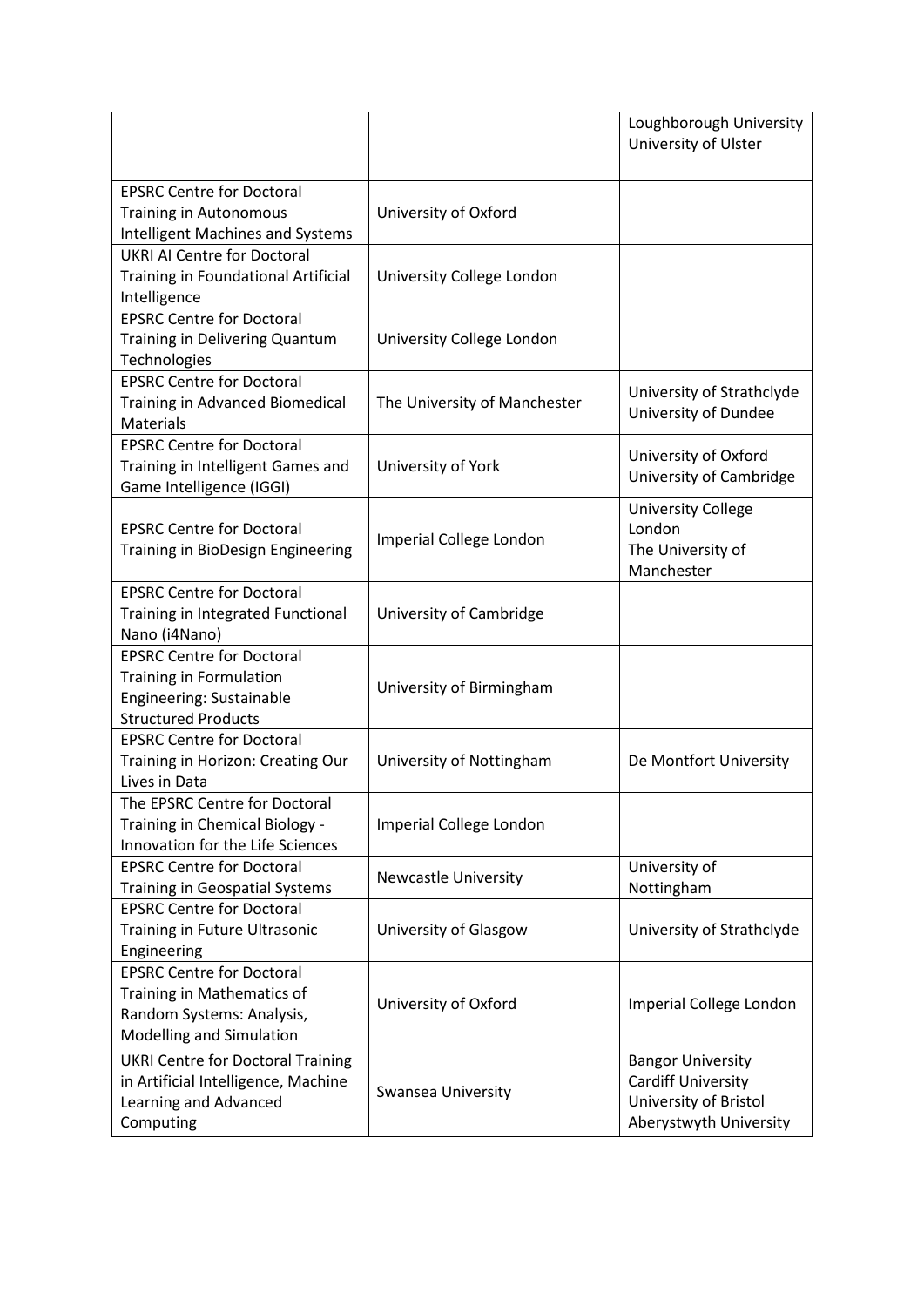| <b>EPSRC Centre for Doctoral</b>         |                             |                             |
|------------------------------------------|-----------------------------|-----------------------------|
| Training in Technology Enhanced          | University of Bristol       |                             |
| <b>Chemical Synthesis</b>                |                             |                             |
| <b>EPSRC Centre for Doctoral</b>         |                             |                             |
| Training in Geometry and Number          |                             | King's College London       |
| Theory at the Interface: London          | University College London   | Imperial College London     |
| School of Geometry and Number            |                             |                             |
| Theory                                   |                             |                             |
| <b>UKRI Centre for Doctoral Training</b> | University College London   |                             |
| in AI-enabled healthcare systems         |                             |                             |
| <b>EPSRC Centre for Doctoral</b>         |                             |                             |
| Training in Future Autonomous            | University of Bristol       | University of the West of   |
| Robotic Systems (FARSCOPE-TU:            |                             | England                     |
| Towards Ubiquity)                        |                             |                             |
| <b>UKRI Centre for Doctoral Training</b> |                             |                             |
| in Environmental Intelligence:           | University of Exeter        |                             |
| Data Science & AI for Sustainable        |                             |                             |
| <b>Futures</b>                           |                             |                             |
| <b>EPSRC Centre for Doctoral</b>         |                             |                             |
| Training in Smart Medical Imaging        | King's College London       | Loughborough University     |
| at King's College London and             |                             |                             |
| Imperial College London                  |                             |                             |
| <b>EPSRC Centre for Doctoral</b>         |                             |                             |
| Training in Connected Electronic         | University College London   | <b>Cranfield University</b> |
| and Photonic Systems (CEPS)              |                             |                             |
| <b>Mathematics for Real-World</b>        |                             |                             |
| Systems II Centre for Doctoral           | University of Warwick       |                             |
| Training                                 |                             |                             |
| <b>EPSRC Centre for Doctoral</b>         |                             |                             |
| Training in Trust, Identity, Privacy     | University of Bristol       | University of Bath          |
| and Security in Large-scale              |                             |                             |
| Infrastructures (TIPS-at-Scale)          |                             |                             |
| <b>EPSRC Centre for Doctoral</b>         |                             | University of Glasgow       |
| Training in Industry-Inspired            |                             | University of Strathclyde   |
| Photonic Imaging, Sensing and            | Heriot-Watt University      | University of Dundee        |
| Analysis                                 |                             | University of Edinburgh     |
|                                          |                             | University of St Andrews    |
| <b>UKRI Centre for Doctoral Training</b> |                             |                             |
| in Accountable, Responsible and          | University of Bath          |                             |
| <b>Transparent AI</b>                    |                             |                             |
| <b>EPSRC Centre for Doctoral</b>         |                             |                             |
| <b>Training in Computational</b>         |                             |                             |
| <b>Statistics and Data Science:</b>      | University of Bristol       |                             |
| <b>COMPASS</b>                           |                             |                             |
| The EPSRC Centre for Doctoral            |                             | University of Sheffield     |
| Training in Offshore Wind Energy         | University of Hull          | <b>Newcastle University</b> |
| and the Environment                      |                             | University of Hull          |
| <b>EPSRC Centre for Doctoral</b>         |                             | University of               |
| Training in Power Electronics for        | <b>Newcastle University</b> | Nottingham                  |
|                                          |                             |                             |